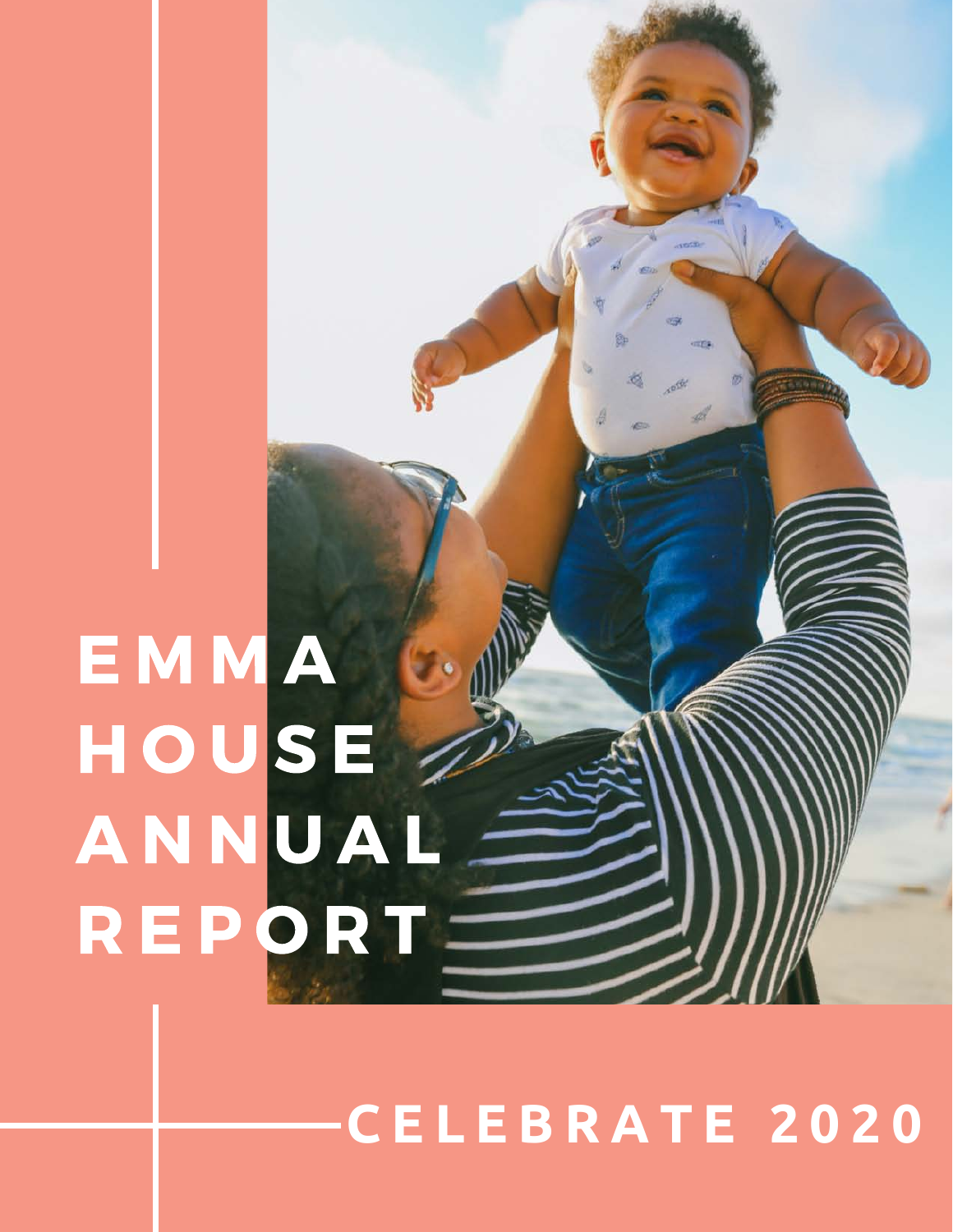# **C E L E B R A T E** A N N U A L R E P O R T | P A G E TW O **OUR MISSION**

### **Our Vision**

Healthy Mothers and Babies Living in Community

### Our Mission

To provide housing and support for pregnant women and youth experiencing or at risk of homelessness; empowering them to move out of vulnerability and into a healthy and sustainable life for them and their child.

### Our Purpose

We exist to create transformative change for expectant mothers and their babies, their families, and our shared communities. In partnership with our members, volunteers, and donors, and guided by our faith, we disrupt cycles of poverty and trauma by creating a sense of home and belonging, and empowering women to thrive in community.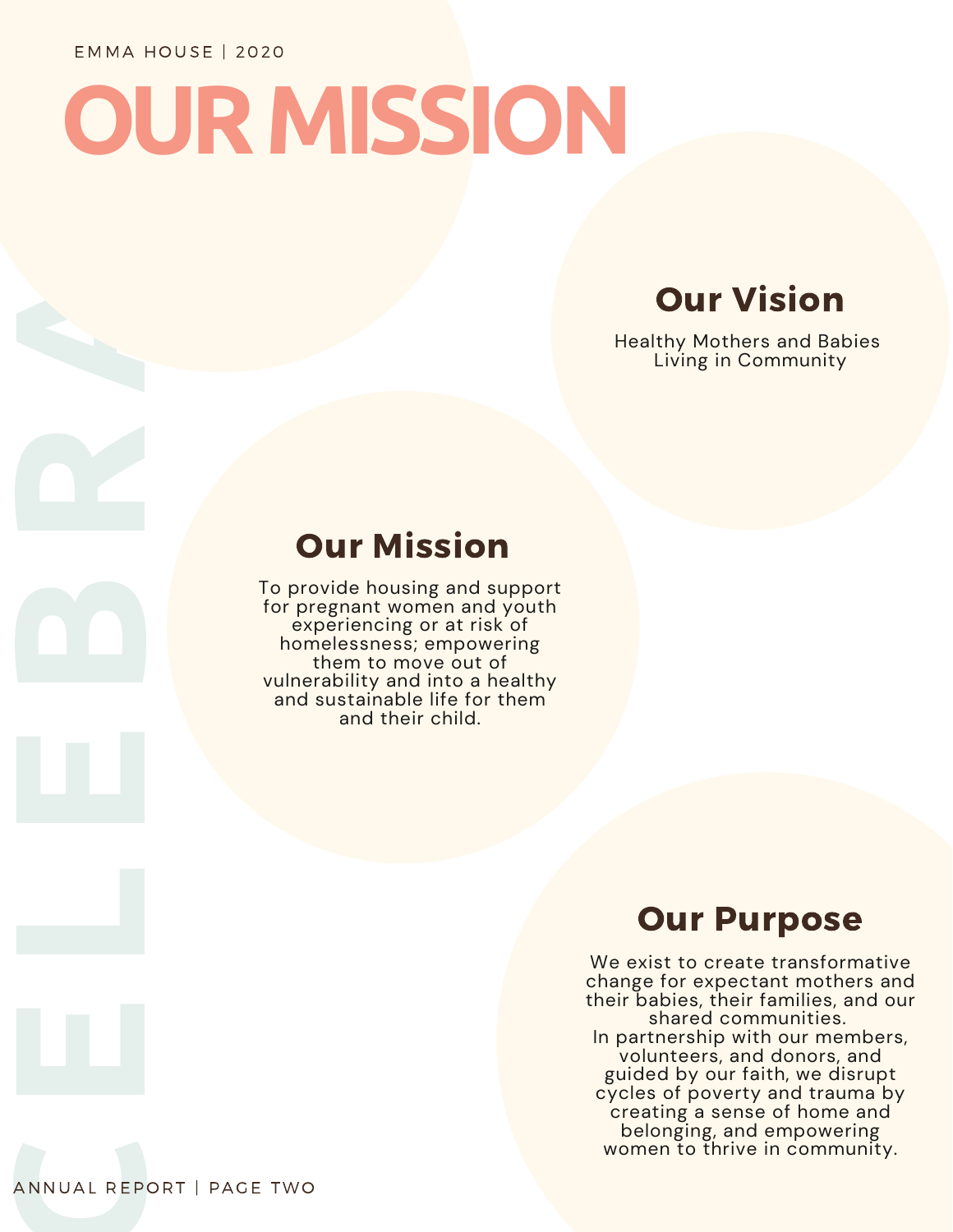### USE | 2020  **EOUR MOMS**

### ROXANNA | EMMA HOUSE ALUMNI RESIDENT SPOTLIGHT

On May 21st, Roxanna came to Emma House needing a place to stay. It was obvious from the start, that she was a hard-working and positive person with a contagious and energetic spirit. Residents, staff and the little ones were blessed by her positivity.

When asked to reflect on her stay, she said that one of the things she treasured most was the life skills program that was offered.

Roxanna is faithfully applying the life skills that she learned during her stay and Emma House, and both her and her daughter are living successfully in community.

Although she has left Emma House to make her own home with Brooklyn, she still reaches out and gives back to Emma House by supporting and encouraging current residents. She and her daughter love to come for a visit from time to time and enjoy catching up with friends and support staff at Emma House.

In partnership with Momentum, Emma House can provide essential financial literacy education. Their Matched-Savings Program provides residents with tangible learning regarding the benefits of budgeting and saving. Roxanna's participation and hard work paid off. She utilized funds saved to purchase essentials for her own apartment, such as a couch, a crib, and a bed.

Through the love, support and education she received, Roxanna says she feels stronger and equipped with greater insight. She will never forget the opportunity Emma House was able to offer her and her baby Brooklyn.

> *THESE CLASSES REALLY BROADENED MY WAY OF THINKING.*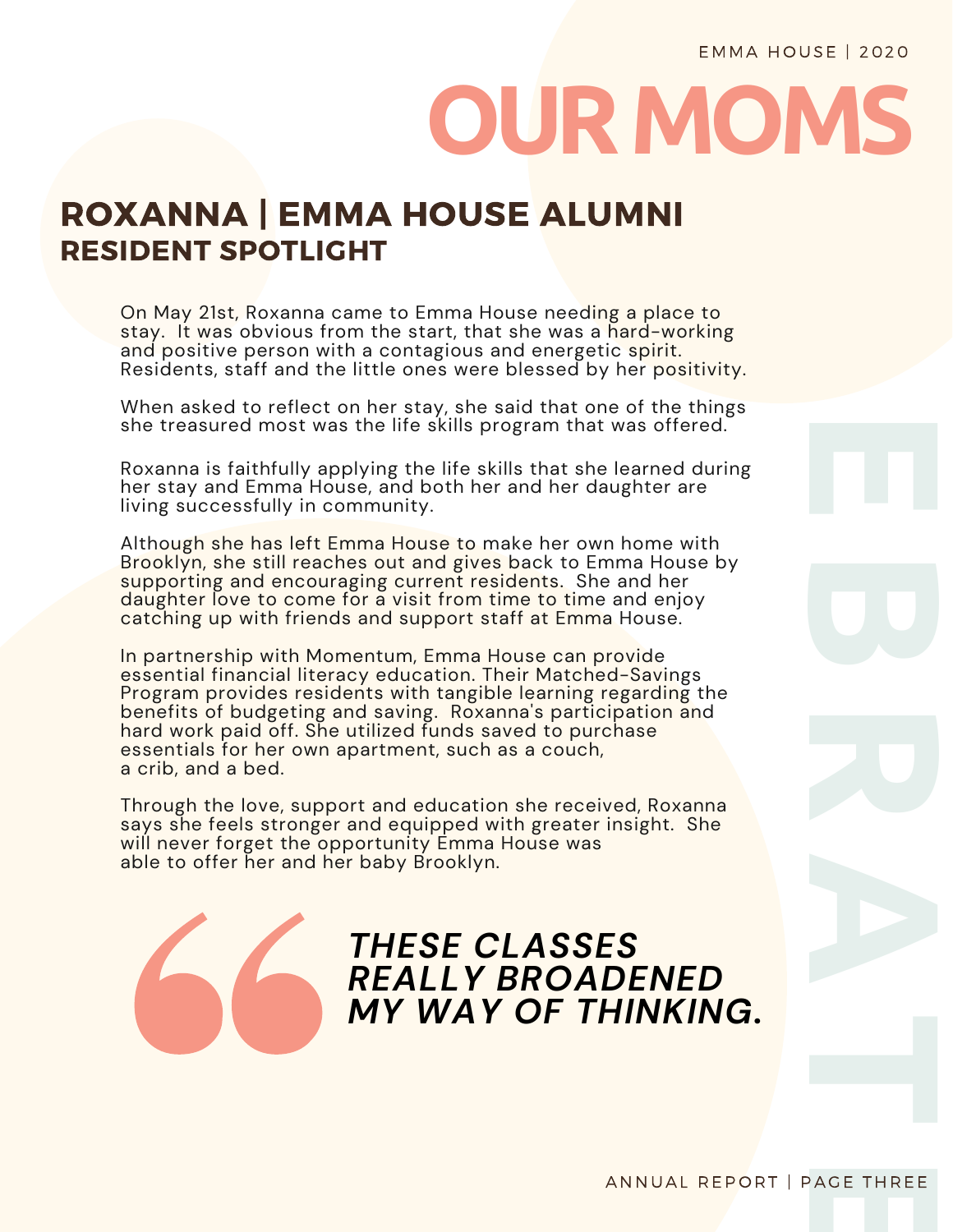### **EMMA HOUSE | 2020**

## **IN EDUCATION**

**EDUCATION is important to Emma Maternity House Society.** 

**C E L E B R A T EPARTNERS Whether it is developing curriculum, teaching essential life skills to expectant and new moms, or offering meaningful practicum placement to students in the areas of Social Work, Behavioral Sciences, Nursing & Midwifery, Community Support Worker, Psychology – our partners in education are treasured collaborators who enrich the lives of our moms, babies, staff and programs here at Emma House.**

Ambrose University CDI College Momentum Mount Royal University SAIT/ABES College University of Calgary Saskatchewan Polytechnic Reeves College Robertson College

*"Emma House is truly one of the secret gems of the Calgary Service Community. Their commitment to clients is unmatched in the service industry. They meet the guest/client where they areand work with them tirelessly toward their identified goals. The staff have a team commitment toward their guest's success. In the time I have collaborated with Emma House I have seen the staff take frightened and abused women and help them become strong confident leaders and advocates for themselves and others. Students that I have sent to this program for practicum experience, [...] have evolved into confident and competent professionals."* 

*Kathy DuGray - Instructor Addiction and Community Service Worker Diploma Program - CDI College, Calgary South* 

ANNUAL REPORT | PAGE FOUR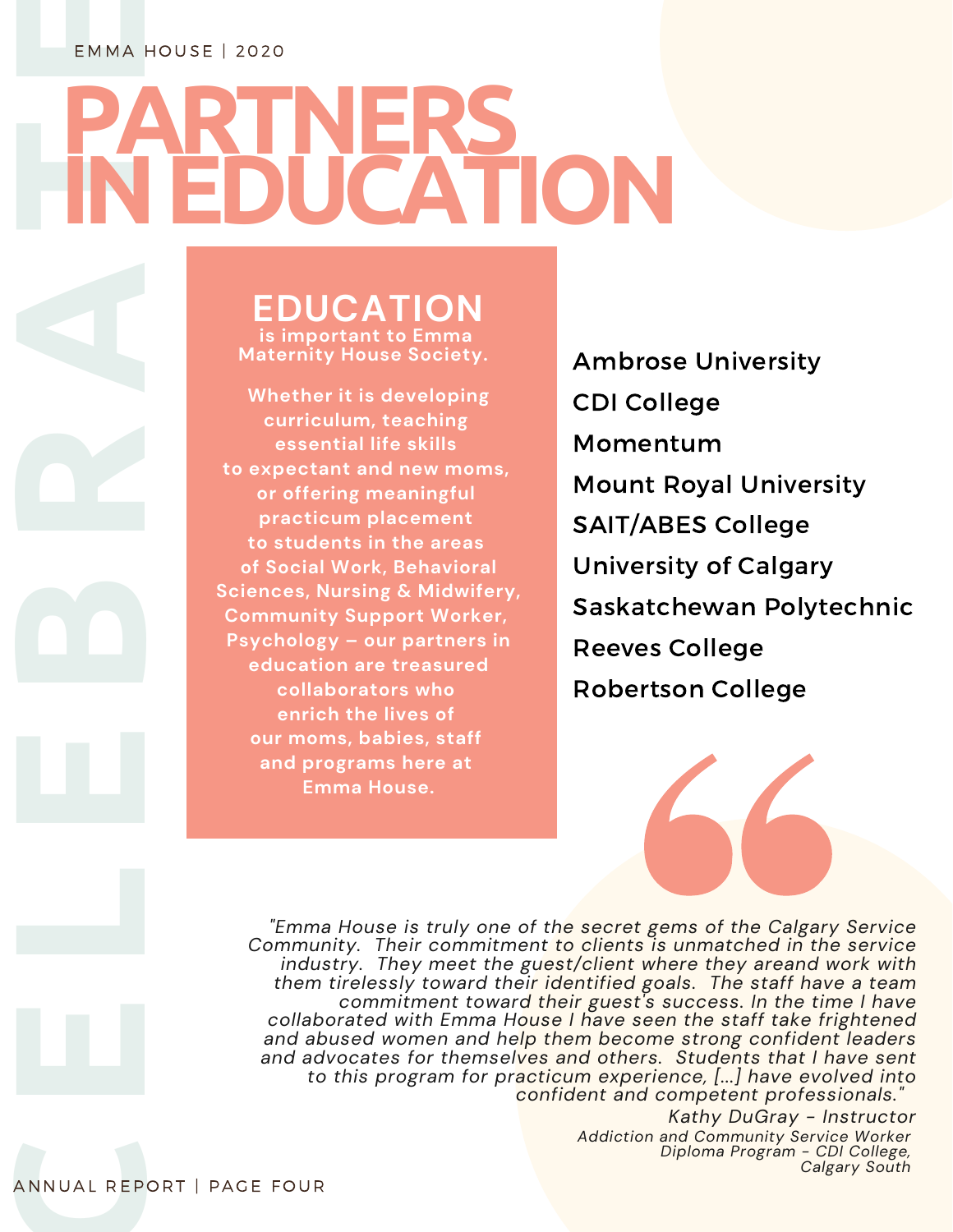### **EMMA HOUSE | 2020**

# EMMA HOUSE | 2020<br>
Emma House is blessed to have partners in community who make it possible for us<br>
to deliver wrap-around services, support, and life-skills elucation to the expectant<br>
youth and young mothers who call thi **PARTNERS IN COMMUNITY**

Emma House is blessed to have partners in community who make it possible for us to deliver wrap-around services, support, and life-skills education to the expectant youth and young mothers who call this place home. Once baby is born, Emma House staff use resources to assist mom with bonding, nurturing, and parenting support and education for up to a year. This ensures readiness for a healthy and sustainable family life in community.

Our heartfelt thanks to the many individuals, families, businesses, agency partners, churches, government and health organizations, foundations, and government initiatives that have fueled our mission and vision to see current and future generations attaining and maintaining strong skills that will set these families up for

### Individual & Family Supporters

The Fowler Family The Greene Family Foundation A. M. Ellis Litschke Family Estate of Merle Kerber

### Foundation Support

Telus Friendly Future Foundation United Way YPI - Youth Philanthropy Initiative Calgary Foundation Calgary Pregnancy Centre

### Business Support

Interpipeline Kensington COB's Bread Aura Advanced Technology

### Government Support

FCSS - City of Calgary and Community Support Services

Government of Canada - Women and Gender Equality Canada

Alberta Health Services - Infection Control Emergency Medical Services

> Alberta Culture and Tourism Community Initiatives Program

> > Employment and Social Development Canada

> > > ANNUAL REPORT | PAGE FIVE<br>|-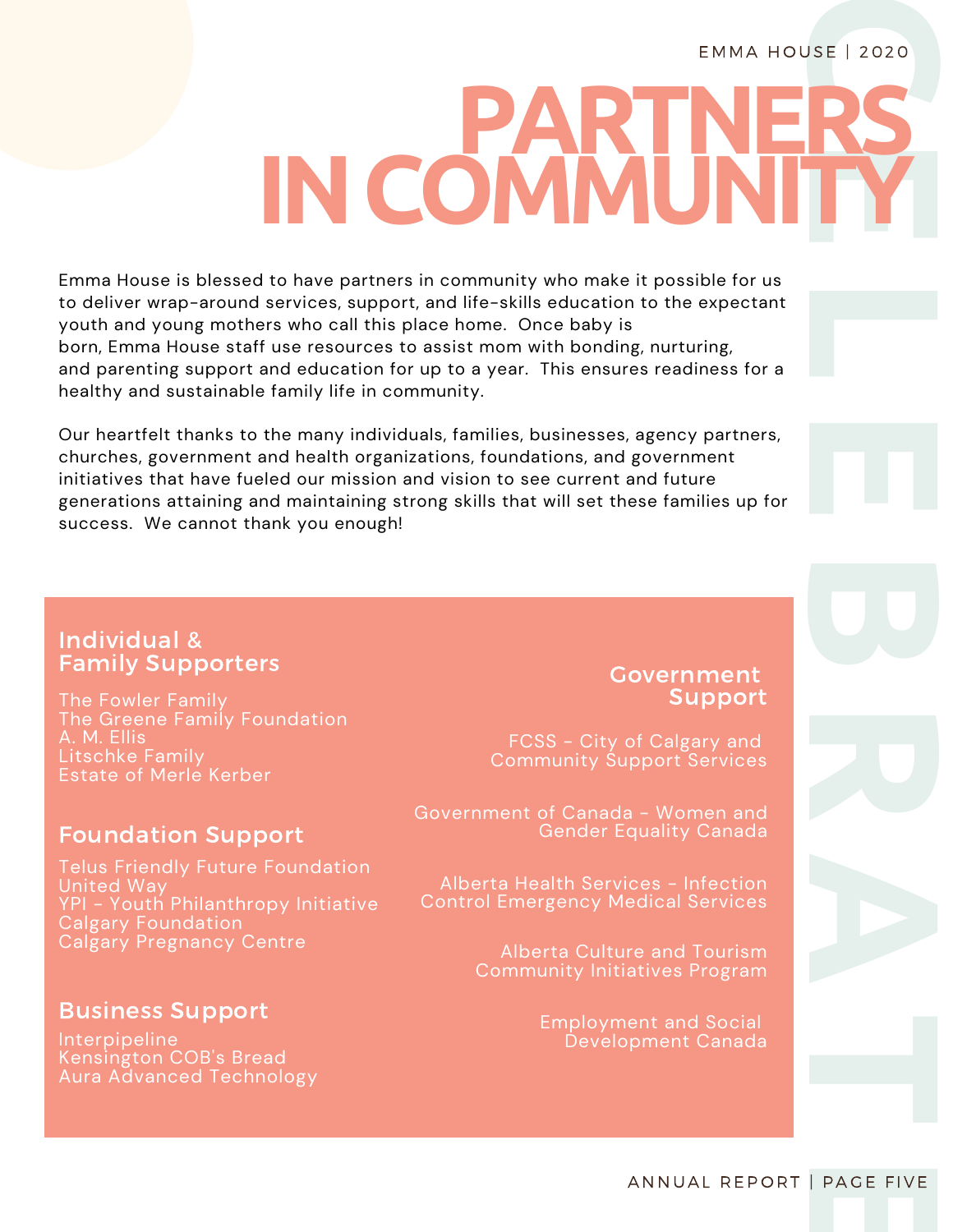### **O U R S T A T E G I C**

### **ORGANIZATIONAL CAPACITY**

**Stability Sustainability Growth** 

### P R O G R A M S A N D **O P P O R T U N I T I E S**

Responsive, multi-stage programs Strong collaborative relationships

### **CONTEXT**

Emma House Maternity Society has provided a safe home and nurturing environment for pregnant women and their children facing homelessness for 27 years. Due to community, individuals, and volunteers' generational support, we have developed a unique approach to supporting transformation change in the most vulnerable individuals and families. In 2019, as we looked to the future and the next stage of organizational growth, we formulated a set of organizational commitments and strategies, which together comprise a strategic plan. Guided by our vision, mission, and purpose, the strategic plan outlines our aspirational goals and strategic priorities. We are so pleased to have made such significant progress to date.

### ASPIRATIONAL GOALS

To align our current priorities and future adaptive responsiveness with our organizational values and mission, we developed a set of three long-term aspirational goals. We see our work **creating transformational impact** when we further develop **organizational capacity** while delivering **effective and efficient programs** and opportunities. Grounding our efforts in our "why", our work over the next decade will be guided by these aspirational goals:

### **IMPACT**

Reduced barriers to participation More mothers are helped and empowered to transform Full availability - no homeless babies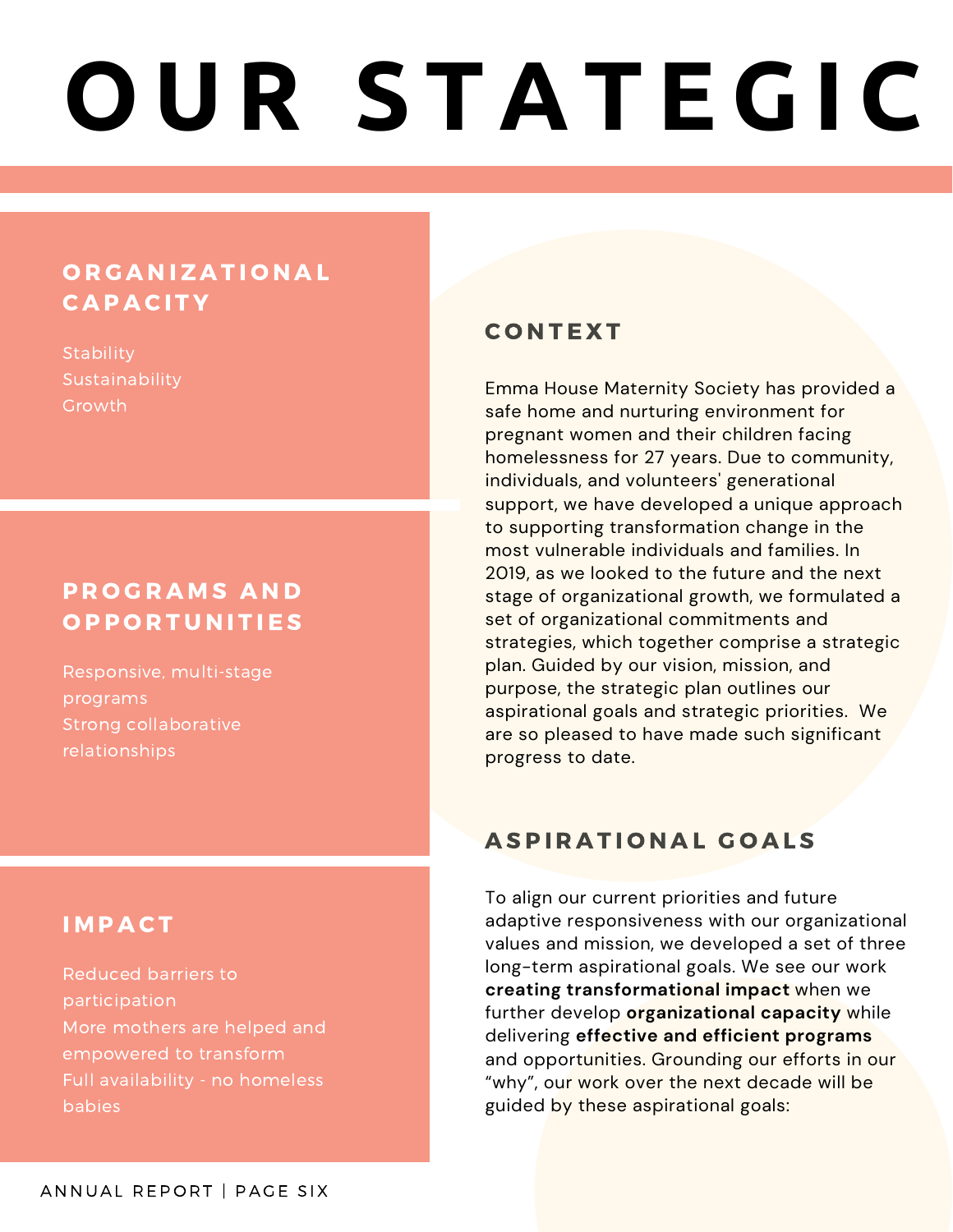

### STRATEGIC PRIORITIES

The strategic priorities were collaboratively developed by the Emma House Board of Directors, leadership and staff. Designed to direct our work over the three-year period 2020-22, they are based on our understanding of the organization's current context. As we examine the state of the organization and the state of the sector in which we operate, we are aware that our current stage of development will be enhanced through continuous focus on growing organizational and collaborative capacity, while working to maintain , grow, and keep current key programs that equip moms and babies to thrive in community.

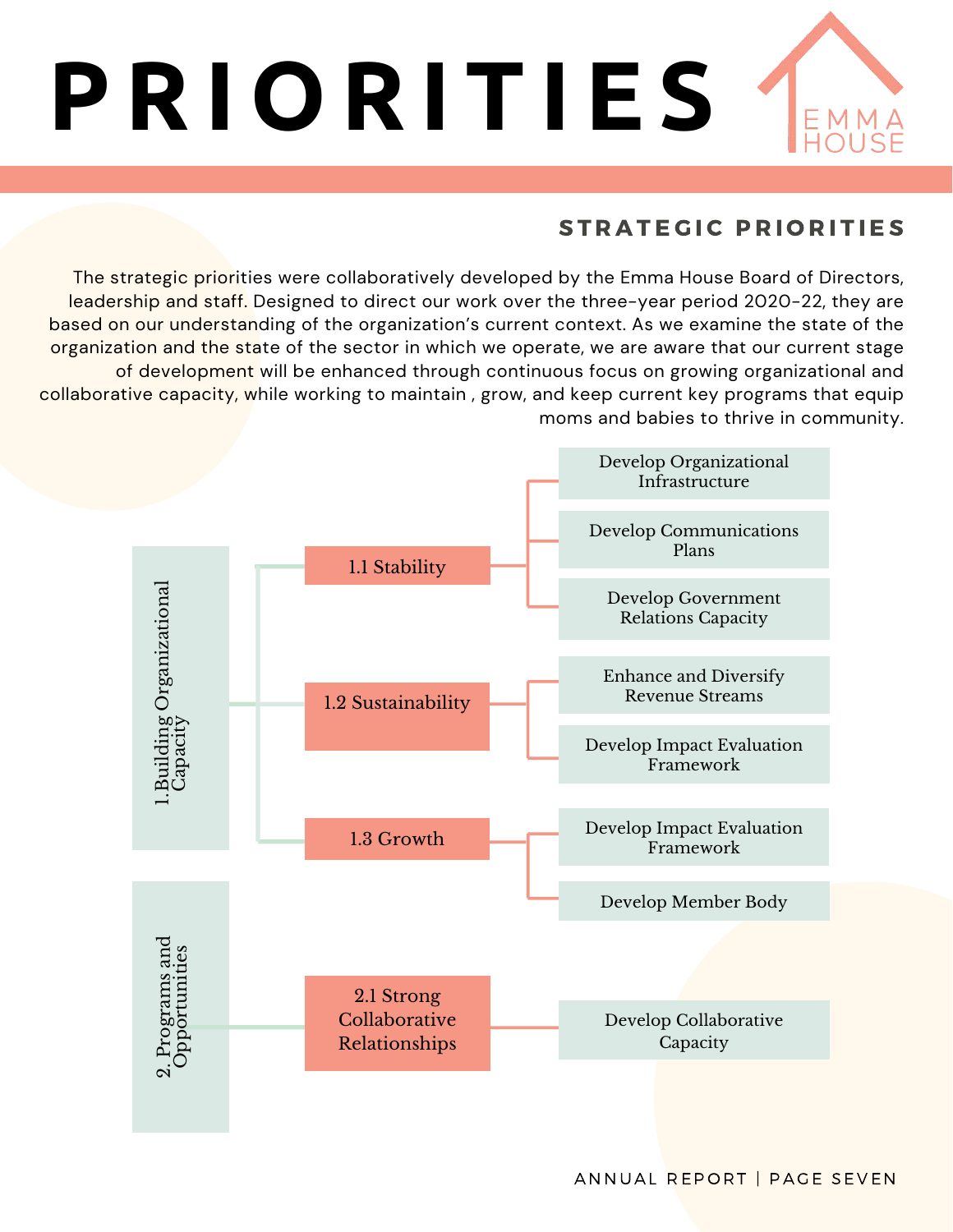### **EMMA HOUSE | 2020**

# **C E L E B R A T EVOLUNTEER PARTNERSHIPS**

### VOLUNTEER SPOTLIGHT

We celebrate Amber and all of the hard work she puts into her work as Volunteer Coordinator for Emma House. Amber has spent many hours communicating with volunteers through emails, phone calls, and newsletters and has scheduled support for many of the activities here at Emma House. She is truly a positive force. Her radiant smile, warmth, and passion for Emma House make her an incredible and priceless ambassador for our organization. She is also an amazing support to our fundraising efforts by organizing events and ensuring their success. For you to get to know this valuable volunteer and contributor to Emma Maternity House Society, we engaged her in a brief and fun interview:

### **How long have you volunteered with Emma House?**

*I began volunteering with Emma House as Doula in 2016, then I spent my time volunteering with the babes while mom's were gone to appointments, etc. My Husband joined in and we began to help move resident's from Emma House to their own homes (YES!), and now I am Volunteer Coordinator. I've been with Emma House for the last four locations.*

### **What are you passionate about?**

*I love to support people through transistions. I practice as a Birth Doula, a Palliative Nurse in the community and find such joy in seeing people through the changes life presents. I am passionate about loving!* 

### **How did you find out about Emma House? What drew you to it?**

*I found out about Emma House through the Calgary Pregnancy Care Center and what drew me in was the community it has created to support women through transitions!*

### **Do you prefer coffee or tea?**

*I love Rosso Coffee Beans, french press, with whipping cream for creamer. Every. Single. Morning.*

### AMBER VOLUNTEER **COORDINATOR**

ANNUAL REPORT | PAGE EIGHT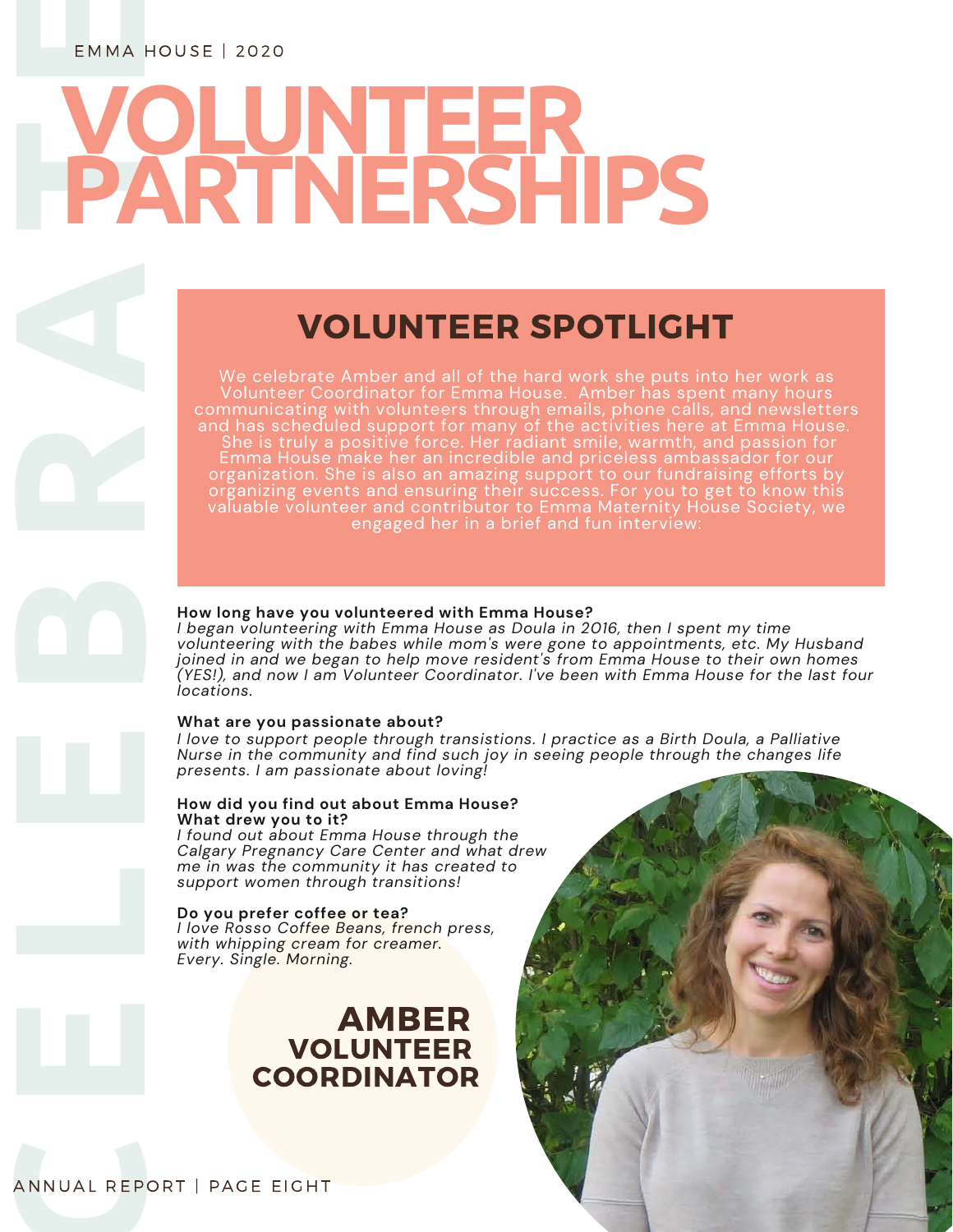





### **C**<br> **C**<br> **C**<br> **C**<br> **C EEMMA HOUSE | 2020 OUR NEW HOME**

### Room to Grow

In the fall of 2019, Horizon Housing Society approached Emma House anks to a<br>n Housing<br>now call<br>o double<br>. to collaborate in a partnership that saw an incredible opportunity to impact the lives of the youth, young women, and babies. Thanks to a generous donation from the glasswaters foundation, Horizon Housing purchased the beautiful building Emma House residents now call home. This former convent would provide an opportunity to double our impact.

and seemed like an answer to prayer in that fewer youth and young women searching for a safe place to live would be turned away.

planning<br>ation but<br>oo soon.<br>ntial<br>uge beart bion:<br>n,<br>d<br>h a gift.<br>pn. The<br>ere music The Board and leadership who had just finished a strategic planning process, drew up Pro-forma budgets for this potential location but were concerned this opportunity might have come a little too soon. Then a miracle happened. Simultaneously, as this potential partnership was being explored, we met someone with a huge heart who forged a new funding relationship that made our move possible. This new location made room for the fullness of our mission. Spacious common areas for learning and celebration, private living spaces and washrooms, and dedicated

office space to manage our growing community were such a gift.

residency<br>ts<br>in an In February 2020, Emma House moved to its new location. The sounds of moms and babies adventuring and interacting were music to our ears. A new staffing model was developed to provide wraparound services for residents, ensuring that each unique need could be supported. We worked together to ensure successful transitions from residency to independent living in community. This move also saw a growth in collaborative supports with other agencies and organizations.

ch mom<br>emic<br>COVID<br>ouse<br>taff not<br>se cooks,<br>such an<br>t staff – Then in March, COVID-19 hit. How blessed we felt to be in an environment where IPC practices could successfully be put into place. Physical distancing was made possible because each mom had their own bedroom and washroom. Detailed pandemic procedures were developed, and, to date, we have had no COVID cases here at Emma House. Due to COVID-19, our in-house volunteer program had to be suspended. Currently, our staff not only deliver all of the life skills programs but are the in-house cooks, cleaners, and supports as well. We are so grateful to have such an amazing group of devoted and skilled program and support staff – we are stronger than this storm!

**tion and<br>olid**<br>*w* for<br>**d** We thank all friends of Emma House – for your dedication and support. We know that together, we can build a solid foundation today to create bright futures tomorrow for these youth, young women, and babies to build healthy lives in community.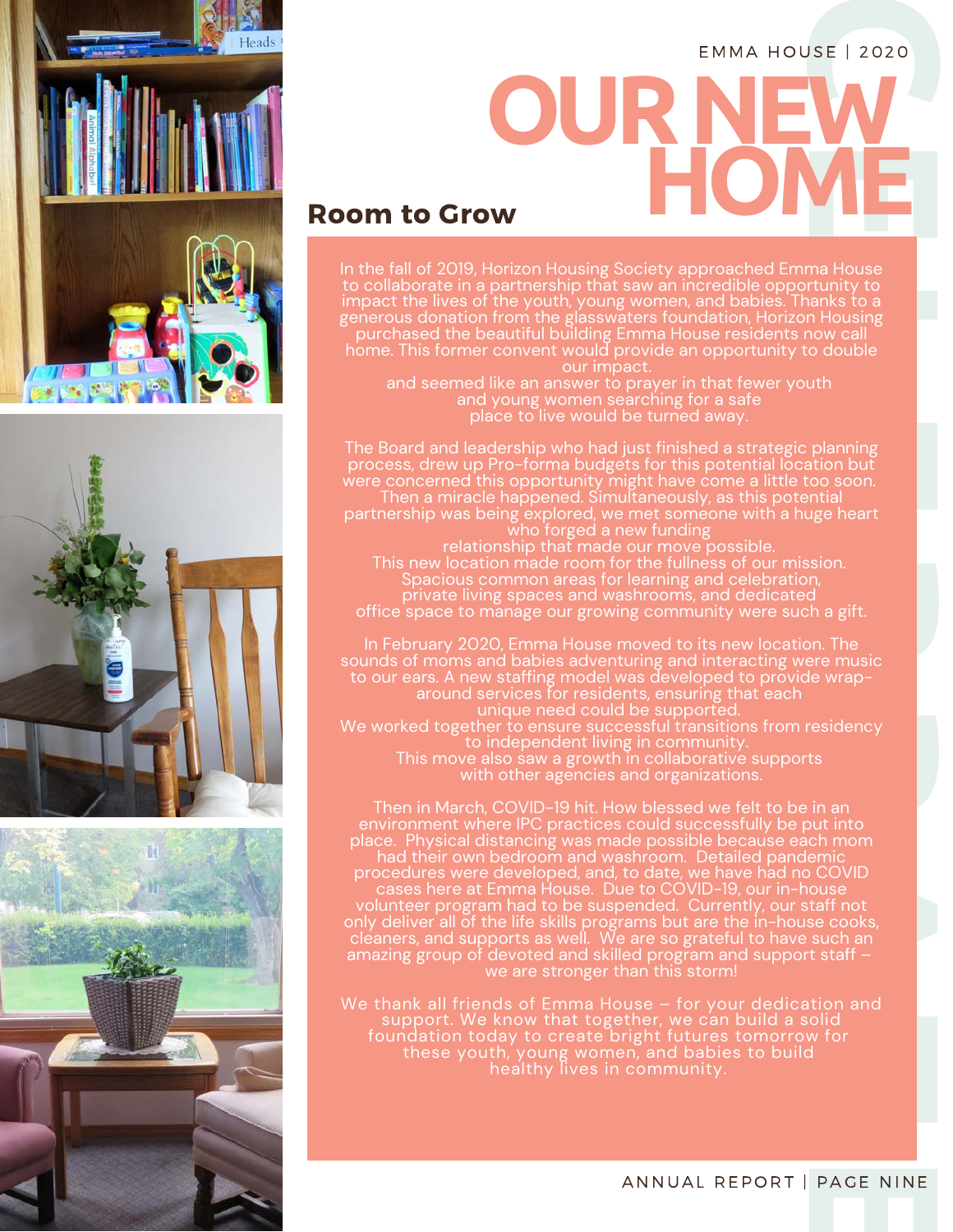This has been an exciting year for the development and growth of Emma House. Despite Covid, we have many reasons to celebrate.

The move to a new home has greatly affected living, learning and working environments in a very big way.

Emma House has experienced a great shift into action and a positive change over this past year which includes:

- 
- Strategic Partnerships with Horizon Housing, Government and Individual Donors, which provide opportunity and sustainability for optimal services that contribute to the longterm success of women and babies in community
- Successful Board Recruitment & Committee Development
- Strong, Dedicated and Productive Emma House Staff Team
- Technology Upgrades and Improved Communications

We are so thankful for an invested board, and an incredible staff. We look forward to accomplishing more of our Strategic Goals, including next stage housing.



KERRY LITSCHKE President | Board of Directors

This has definitely been a big year for Emma House and for our world.

We moved into a wonderful location with twice the number of units and thus, twice the capacity to impact homelessness in the population we serve in order to play a part in setting a foundation for happy, healthy families.

**C E L E B R A T E** The Formation of our Strategic Plan The arrival of Covid set us into action, with strategic thinking and navigation and with the skills, dedication and hard work of an amazing staff team, along with some excellent partnerships. We worked together with several Alberta Health Services resources from IPC to Public Health. We participated in meetings and Virtual Shelter Town Halls to ensure we had proper supplies and detailed procedures.

I am humbled to work with such an incredible team. We celebrate the opportunities we've had to grow and better meet the needs of our complex client group as we encourage our moms and babies toward success and healthy living.

We look forward to achieving more milestones – continuously guided by our mission and vision. With adjustments to timelines in place, we continue our progress through our three-year plan and are working hard to achieve our aspirational goals.



Deanna Branson Executive Director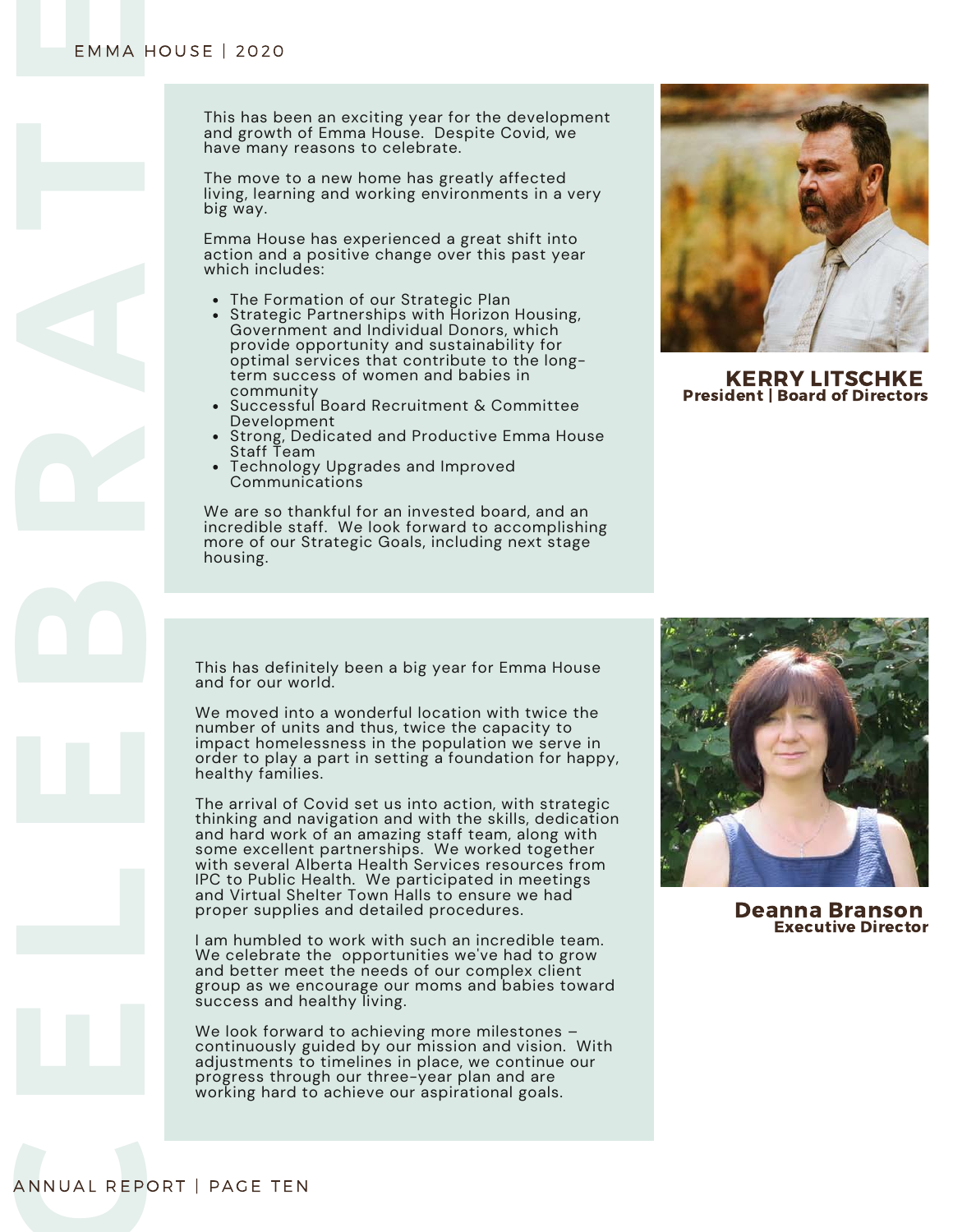### STATEMENT OF OPERATIONS -**AUDITED**

Emma Maternity House Society Statement of Operations - Audited

| Revenue                                                 |                                   | 2020       | 2019            |
|---------------------------------------------------------|-----------------------------------|------------|-----------------|
|                                                         | Capital Donations                 | 1,167      | 4,000           |
|                                                         | Donations                         | 163,918    | 179,861         |
|                                                         | Gifts in Kind                     | 2,625      | 5,410           |
|                                                         | <b>Grant Revenue</b>              | 264,207    | 18,319          |
|                                                         | Interest                          | 143        | 61              |
|                                                         | Other Fundraising                 | 0          | 15,067          |
|                                                         | <b>Resident Fees</b>              | 21,149     | 8,680           |
|                                                         |                                   | 453,209    | 231,398         |
| Expense                                                 |                                   |            |                 |
|                                                         | Advertising                       | 6,482      | 13,984          |
|                                                         | Amortization                      | 8,543      | 1,753           |
|                                                         | <b>Bank Charges</b>               | 1,745      | 1,577           |
|                                                         | Bridge of Hope Program            |            | 600             |
|                                                         | <b>Employee Benefits</b>          | 20,169     | 12,316          |
|                                                         | <b>Fundraising Costs</b>          | 184        | 8,988           |
|                                                         | Groceries & Entertainment         | 17,698     | 5,219           |
|                                                         | Insurance                         | 7,321      | 5,179           |
|                                                         | Interest on Long Term Debt        | 0          | 13,455          |
|                                                         | Office Exp                        | 6,826      | 12,874          |
|                                                         | <b>Professional Fees</b>          | 33,346     | 26,922          |
|                                                         | Program Expenses                  | 2,171      | 0               |
|                                                         | Property Taxes and Community Fees | 0          | (2, 489)        |
|                                                         | Rent                              | 40,000     | 17,000          |
|                                                         | Repairs and Maintenance           | 5,980      | 3,266           |
|                                                         | Salaries and Wages                | 220,666    | 128,311         |
|                                                         | Telephone, Internet and Cable     | 4,318      | 4,529           |
|                                                         | Travel                            | 6,590      | 5,283           |
|                                                         | Utilities                         | 8,978      | 6,064           |
|                                                         |                                   | 391,017    | 264,831         |
| Operating Surplus (deficiency) of Revenue over expenses |                                   | 62,192     | (33, 613)       |
| <b>Impairment of Capital Assets</b>                     |                                   | 0<br>2,160 | 4,355<br>89,690 |
| Loss on Sale of Capital Assets                          |                                   |            |                 |
| Excess (deficiency) of revenue over expenses            |                                   | 60,032     | (127, 638)<br>o |